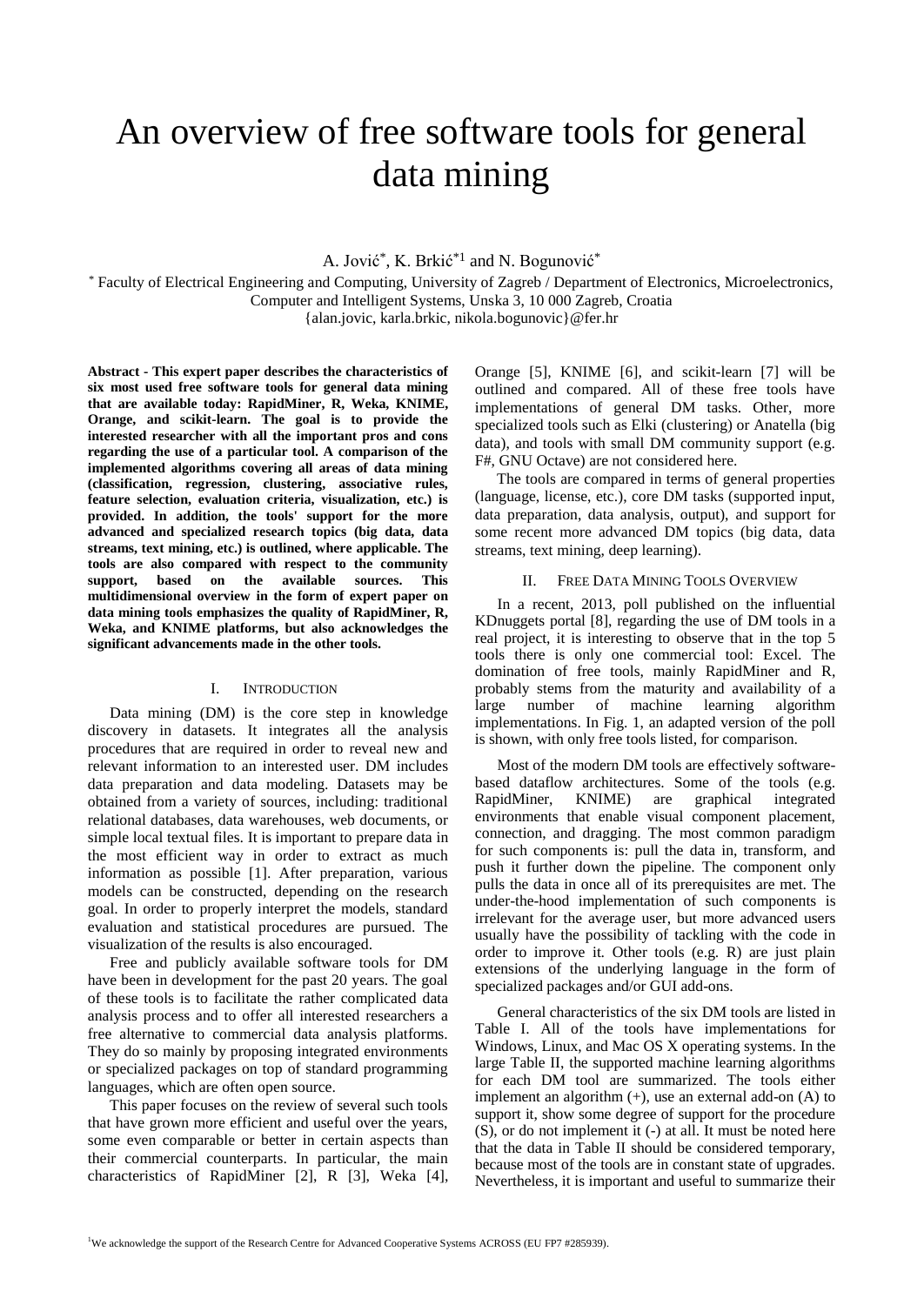| <b>Characteristic</b>        | <b>RapidMiner</b>                                                    | R                                          | Weka                             | Orange                          | <b>KNIME</b>                     | scikit-learn                       |
|------------------------------|----------------------------------------------------------------------|--------------------------------------------|----------------------------------|---------------------------------|----------------------------------|------------------------------------|
| Developer:                   | RapidMiner,                                                          | worldwide                                  | Univ. of Waikato,                | Univ. of Ljubljana,             | KNIME.com                        | multiple; support:                 |
|                              | Germany                                                              | development                                | New Zealand                      | Slovenia                        | AG,Switzerland                   | INRIA, Google                      |
| Programming<br>language:     | Java                                                                 | C, Fortran, R                              | Java                             | $C_{++}$ , Python,              |                                  | Python+NumPy+                      |
|                              |                                                                      |                                            |                                  | Ot framew.                      | Java                             | SciPy+matplotlib                   |
| License:                     | open s. $(v.5)$ or<br>lower); closed s.,<br>free Starter ed. $(v.6)$ | free software.<br>$GNU$ GPL 2+             | open source,<br><b>GNU GPL 3</b> | open source,<br><b>GNU GPL3</b> | open source,<br><b>GNU GPL 3</b> | FreeBSD                            |
| Current<br>version:          | 6                                                                    | 3.02                                       | 3.6.10                           | 2.7                             | 2.9.1                            | 0.14.1                             |
| GUI/                         | GUI                                                                  | both; (GUI for                             | both                             | <b>b</b> oth                    | <b>GUI</b>                       | command line                       |
| command line:                |                                                                      | $DM = Rattle$                              |                                  |                                 |                                  |                                    |
| Main purpose:                | general data mining                                                  | sci. computation<br>and statistics         | general data<br>mining           | general data<br>mining          | general data<br>mining           | machine learning<br>package add-on |
| Community<br>support (est.): | large<br>$(-200\,000$ users)                                         | very large<br>$({\sim} 2 \text{ M}$ users) | large                            | moderate                        | moderate<br>$(-15000$ users)     | moderate                           |

TABLE I. GENERAL CHARACTERISTICS OF THE FREE DATA MINING TOOLS



Figure 1. The community use of free DM tools, adapted from [8]

capabilities so that interested users can choose the appropriate environment for handling their problem. The algorithms shown in Table II were selected based on their significance and presence in most of the tools. Although the tools may contain some additional algorithms, not all of them could have been listed. Some of these were put in the appropriate rows with label "others". References to the work that describe the algorithms are not provided.

Table III lists the support for some of the more specialized topics in DM such as big data, text mining, etc.

# III. TOOLS DESCRIPTION

# *A. RapidMiner*

RapidMiner (previously: Rapid-I, YALE) is a mature, Java-based, general DM tool currently in development by the company RapidMiner, Germany. Previous versions (v. 5 or lower) were open source. The latest one (v. 6) is proprietary for now, with several license options (Starter, Personal, Professional, Enterprise). The Starter version is free with limitations only in respect to maximum allocated memory size (1 GB) and input files (.csv, Excel). The tool has become very popular in several recent years and has a large community support.

RapidMiner offers an integrating environment with visually appealing and user-friendly GUI. Everything in RapidMiner is focused on processes that may contain subprocesses. Processes contain operators in the form of visual components. Operators are implementations of DM algorithms, data sources, and data sinks. The dataflow is constructed by drag-and-drop of operators and by connecting the inputs and outputs of corresponding operators. RapidMiner also offers the option of application wizards that construct the process automatically based on the required project goals (e.g. direct marketing, churn analysis, sentiment analysis). There are tutorials available for many specific tasks so the tool has a stable learning curve.

Although RapidMiner is quite powerful with its basic set of operators, it is the extensions that make it even more useful. Popular extensions include sets of operators for text mining, web mining, time series analysis, etc. Most of the operators from Weka are also available through extension, which increases the number of implemented DM methods (Table II). The tool has very few shortcomings. The most important one is the transition to a novel model of business. It remains to be seen whether the transition to proprietary license will limit the number of its users, but it may not be helpful. The support for deep learning methods and some of the more advanced specific machine learning algorithms (e.g. extremely randomized trees, various inductive logic programming algorithms) is currently limited. However, big data analysis via Hadoop cluster (Radoop) is supported.

#### *B. Weka*

Weka is a Java-based, open-source DM platform developed at the University of Waikato, New Zealand. The software is free under GNU GPL 3 for noncommercial purposes. Weka has had mostly stable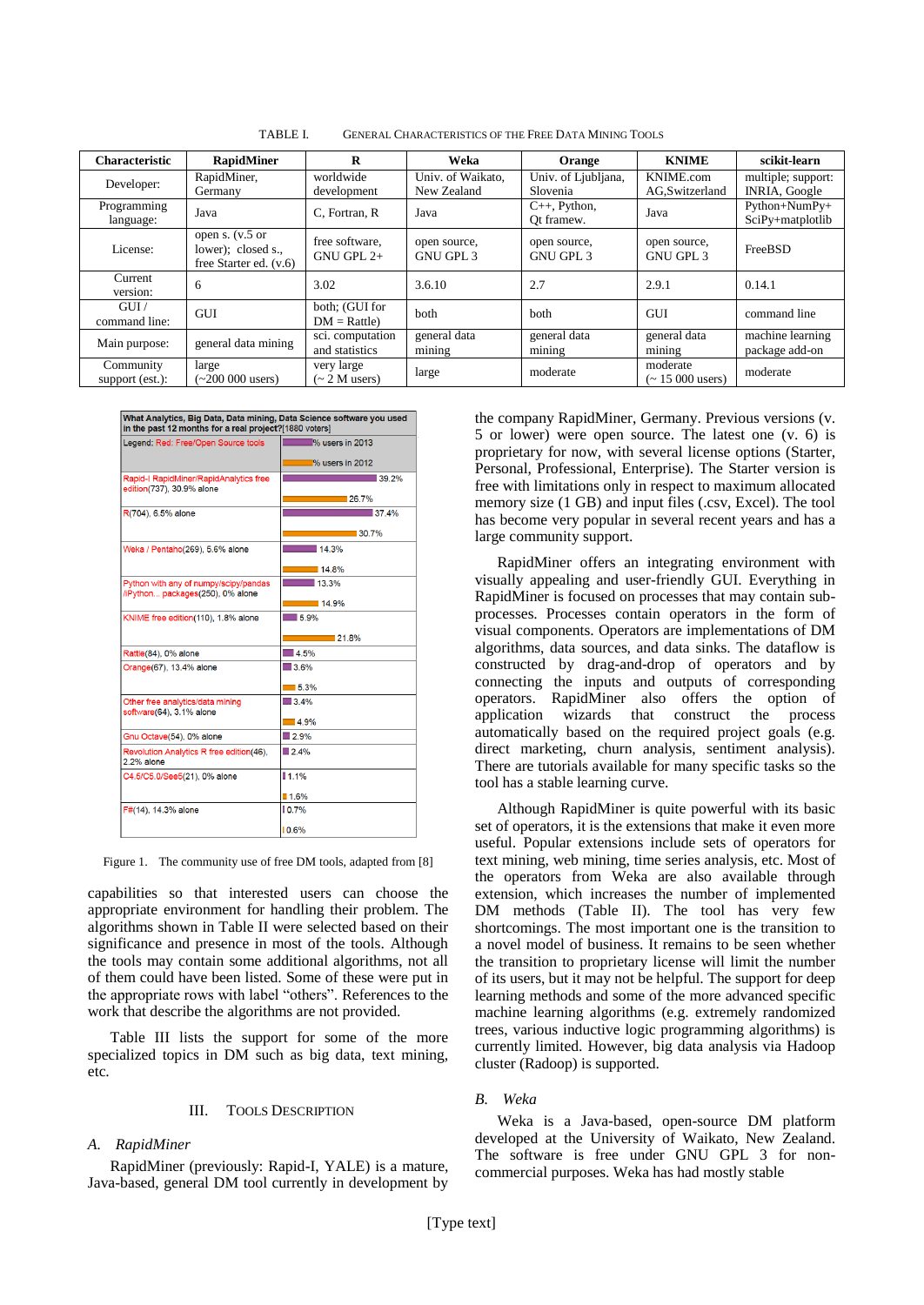| Category                   | <b>Name</b>                    | <b>RapidMiner</b>              | $\bf{R}$                                                                                                                                                                                                                                                                                                                                                                                                                                                                                                                                                                                                                                                                                                                                                                                                                                                                                                                                                                                                                                                                                                                                                                                                                                                                                                                                                                                | Weka                     | Orange                                       | <b>KNIME</b>                    |
|----------------------------|--------------------------------|--------------------------------|-----------------------------------------------------------------------------------------------------------------------------------------------------------------------------------------------------------------------------------------------------------------------------------------------------------------------------------------------------------------------------------------------------------------------------------------------------------------------------------------------------------------------------------------------------------------------------------------------------------------------------------------------------------------------------------------------------------------------------------------------------------------------------------------------------------------------------------------------------------------------------------------------------------------------------------------------------------------------------------------------------------------------------------------------------------------------------------------------------------------------------------------------------------------------------------------------------------------------------------------------------------------------------------------------------------------------------------------------------------------------------------------|--------------------------|----------------------------------------------|---------------------------------|
| Data import                | textual files (.txt,<br>(csv)  | $\pm$                          | $\boldsymbol{+}$                                                                                                                                                                                                                                                                                                                                                                                                                                                                                                                                                                                                                                                                                                                                                                                                                                                                                                                                                                                                                                                                                                                                                                                                                                                                                                                                                                        | $\boldsymbol{+}$         | $\ddot{}$                                    | $\boldsymbol{+}$                |
|                            | specific input format<br>files | $+$ (e.g. arff, .xrff)         | A (foreign)                                                                                                                                                                                                                                                                                                                                                                                                                                                                                                                                                                                                                                                                                                                                                                                                                                                                                                                                                                                                                                                                                                                                                                                                                                                                                                                                                                             | $+$ (.arff, .libsvm)     | $+$                                          | $+$                             |
|                            | Excel/<br>spreadsheet          | $\boldsymbol{+}$               | A(x sx)                                                                                                                                                                                                                                                                                                                                                                                                                                                                                                                                                                                                                                                                                                                                                                                                                                                                                                                                                                                                                                                                                                                                                                                                                                                                                                                                                                                 | $\overline{\phantom{a}}$ | $\overline{\phantom{a}}$                     | A                               |
|                            | database table                 | $+$                            | A (RODBC)                                                                                                                                                                                                                                                                                                                                                                                                                                                                                                                                                                                                                                                                                                                                                                                                                                                                                                                                                                                                                                                                                                                                                                                                                                                                                                                                                                               | $+$                      | $+$ (prototype)                              | $+$                             |
|                            | data from an URL               | $\! +$                         | $\boldsymbol{+}$                                                                                                                                                                                                                                                                                                                                                                                                                                                                                                                                                                                                                                                                                                                                                                                                                                                                                                                                                                                                                                                                                                                                                                                                                                                                                                                                                                        | $\qquad \qquad +$        |                                              | $\qquad \qquad +$               |
| Feature selection          | filters                        | $\! +$                         | A (FSelector)                                                                                                                                                                                                                                                                                                                                                                                                                                                                                                                                                                                                                                                                                                                                                                                                                                                                                                                                                                                                                                                                                                                                                                                                                                                                                                                                                                           | $+$                      | $^+$                                         | $\qquad \qquad +$               |
|                            | wrappers                       | $^{+}$                         | A (FSelector)<br>$+$<br>$+$<br>A (RWeka)<br>$^{+}$<br>$\boldsymbol{+}$<br>$+$<br>A (RWeka)<br>$\! +$<br>$+$<br>$\! +$<br>$\boldsymbol{+}$<br>$\! +$<br>$+$<br>$\boldsymbol{+}$<br>$+$ (fastICA)<br>$\! +$<br>$\overline{a}$<br>$\overline{\phantom{a}}$<br>$^{+}$<br>$+$<br>÷,<br>$+$<br>A<br>$\boldsymbol{+}$<br>$+$<br>$\boldsymbol{+}$<br>÷,<br>$\overline{\phantom{a}}$<br>$\overline{a}$<br>$+$<br>$+$<br>$\frac{1}{2}$<br>A (RWeka)<br>$+$<br>$+$<br>A (RWeka)<br>$+$<br>$+$<br>$+, A (own*,$<br>$+$ (dec. stump)<br>$+$ (own*)<br>RWeka)<br>$\pm$<br>A (RWeka)<br>$\! +$<br>$\overline{\phantom{a}}$<br>A (RWeka)<br>$+$<br>$\overline{\phantom{a}}$<br>A (RWeka)<br>$\! +$<br>$\boldsymbol{+}$<br>$\overline{\phantom{a}}$<br>A (RWeka)<br>$+$ (Ridor)<br>discovery)<br>$\boldsymbol{+}$<br>$\boldsymbol{+}$<br>$\! +$<br>$\boldsymbol{+}$<br>$+$<br>$\overline{\phantom{a}}$<br>A (AnDE)<br>$\! +$<br>$\overline{\phantom{a}}$<br>$+$ (DMNB,<br>$\overline{a}$<br>WAODE)<br>A (class,<br>$+$<br>$\! + \!\!\!\!$<br>$+$<br>RWeka)<br>A (stats)<br>$\boldsymbol{+}$<br>$\overline{\phantom{a}}$<br>A (RWeka)<br>$+$ (LBR)<br>e.g. LBR<br>$+$ (lin., nonlin.)<br>$+(log, lin.)$<br>A (nnet,<br><b>MLP</b><br>$+$ (MLP)<br>RSNNS)<br>A (e1071,<br>$+$ (SMO), A<br>$+$ (libsvm,<br>RWeka)<br>(libsvm)<br>liblinear)<br>$\overline{\phantom{a}}$<br>$\blacksquare$<br>$\blacksquare$ |                          | $\qquad \qquad +$                            |                                 |
|                            | discretization                 |                                |                                                                                                                                                                                                                                                                                                                                                                                                                                                                                                                                                                                                                                                                                                                                                                                                                                                                                                                                                                                                                                                                                                                                                                                                                                                                                                                                                                                         |                          |                                              | $+$                             |
|                            | normalization                  |                                |                                                                                                                                                                                                                                                                                                                                                                                                                                                                                                                                                                                                                                                                                                                                                                                                                                                                                                                                                                                                                                                                                                                                                                                                                                                                                                                                                                                         |                          |                                              | $+$                             |
|                            | <b>PCA</b>                     |                                |                                                                                                                                                                                                                                                                                                                                                                                                                                                                                                                                                                                                                                                                                                                                                                                                                                                                                                                                                                                                                                                                                                                                                                                                                                                                                                                                                                                         |                          |                                              | $^+$                            |
| Feature<br>transformation  | <b>ICA</b>                     |                                |                                                                                                                                                                                                                                                                                                                                                                                                                                                                                                                                                                                                                                                                                                                                                                                                                                                                                                                                                                                                                                                                                                                                                                                                                                                                                                                                                                                         |                          |                                              | L.                              |
|                            | <b>MDS</b>                     |                                |                                                                                                                                                                                                                                                                                                                                                                                                                                                                                                                                                                                                                                                                                                                                                                                                                                                                                                                                                                                                                                                                                                                                                                                                                                                                                                                                                                                         |                          |                                              | $+$                             |
|                            | <b>SVD</b>                     |                                |                                                                                                                                                                                                                                                                                                                                                                                                                                                                                                                                                                                                                                                                                                                                                                                                                                                                                                                                                                                                                                                                                                                                                                                                                                                                                                                                                                                         |                          |                                              | $\overline{\phantom{a}}$        |
|                            | random projections             |                                |                                                                                                                                                                                                                                                                                                                                                                                                                                                                                                                                                                                                                                                                                                                                                                                                                                                                                                                                                                                                                                                                                                                                                                                                                                                                                                                                                                                         |                          |                                              | $\qquad \qquad +$               |
|                            | ID3                            | A (Weka)                       |                                                                                                                                                                                                                                                                                                                                                                                                                                                                                                                                                                                                                                                                                                                                                                                                                                                                                                                                                                                                                                                                                                                                                                                                                                                                                                                                                                                         |                          |                                              | A (Weka)                        |
| Decision tree              | C4.5                           | A (Weka)                       |                                                                                                                                                                                                                                                                                                                                                                                                                                                                                                                                                                                                                                                                                                                                                                                                                                                                                                                                                                                                                                                                                                                                                                                                                                                                                                                                                                                         |                          |                                              | $\overline{\phantom{a}}$        |
| learner                    | <b>CART</b>                    | A (Weka)                       |                                                                                                                                                                                                                                                                                                                                                                                                                                                                                                                                                                                                                                                                                                                                                                                                                                                                                                                                                                                                                                                                                                                                                                                                                                                                                                                                                                                         |                          |                                              | A (Weka)                        |
|                            | others                         | $+$ , A (own*, dec.<br>stump)  |                                                                                                                                                                                                                                                                                                                                                                                                                                                                                                                                                                                                                                                                                                                                                                                                                                                                                                                                                                                                                                                                                                                                                                                                                                                                                                                                                                                         |                          |                                              | $+$ (own*)                      |
|                            | 1Rule                          |                                |                                                                                                                                                                                                                                                                                                                                                                                                                                                                                                                                                                                                                                                                                                                                                                                                                                                                                                                                                                                                                                                                                                                                                                                                                                                                                                                                                                                         |                          |                                              | A (Weka)                        |
| Classification             | <b>PART</b>                    | A (Weka)                       |                                                                                                                                                                                                                                                                                                                                                                                                                                                                                                                                                                                                                                                                                                                                                                                                                                                                                                                                                                                                                                                                                                                                                                                                                                                                                                                                                                                         |                          |                                              | A (Weka)                        |
| rules                      | <b>RIPPER</b>                  |                                |                                                                                                                                                                                                                                                                                                                                                                                                                                                                                                                                                                                                                                                                                                                                                                                                                                                                                                                                                                                                                                                                                                                                                                                                                                                                                                                                                                                         |                          |                                              | A (Weka)                        |
|                            | others                         | $+$ (subgroup<br>discovery)    |                                                                                                                                                                                                                                                                                                                                                                                                                                                                                                                                                                                                                                                                                                                                                                                                                                                                                                                                                                                                                                                                                                                                                                                                                                                                                                                                                                                         |                          | $+$ (CN2, subgroup                           | A (Weka)                        |
|                            | Naive Bayes                    |                                |                                                                                                                                                                                                                                                                                                                                                                                                                                                                                                                                                                                                                                                                                                                                                                                                                                                                                                                                                                                                                                                                                                                                                                                                                                                                                                                                                                                         |                          |                                              | $+$                             |
| Bayesian                   | full bayesian network          | A (Weka)                       |                                                                                                                                                                                                                                                                                                                                                                                                                                                                                                                                                                                                                                                                                                                                                                                                                                                                                                                                                                                                                                                                                                                                                                                                                                                                                                                                                                                         |                          |                                              | A (Weka)                        |
| networks                   | <b>AODE</b>                    | A (Weka)                       |                                                                                                                                                                                                                                                                                                                                                                                                                                                                                                                                                                                                                                                                                                                                                                                                                                                                                                                                                                                                                                                                                                                                                                                                                                                                                                                                                                                         |                          |                                              | A (Weka)                        |
|                            | others                         | A (Weka)                       |                                                                                                                                                                                                                                                                                                                                                                                                                                                                                                                                                                                                                                                                                                                                                                                                                                                                                                                                                                                                                                                                                                                                                                                                                                                                                                                                                                                         |                          |                                              | A (Weka)                        |
|                            | kNN                            |                                |                                                                                                                                                                                                                                                                                                                                                                                                                                                                                                                                                                                                                                                                                                                                                                                                                                                                                                                                                                                                                                                                                                                                                                                                                                                                                                                                                                                         |                          |                                              | $+$                             |
| Instance based<br>learning | ${\rm LWL}$                    | A (Weka)                       |                                                                                                                                                                                                                                                                                                                                                                                                                                                                                                                                                                                                                                                                                                                                                                                                                                                                                                                                                                                                                                                                                                                                                                                                                                                                                                                                                                                         |                          |                                              | A (Weka)                        |
|                            | others                         | A (Weka)<br>e.g. LBR           |                                                                                                                                                                                                                                                                                                                                                                                                                                                                                                                                                                                                                                                                                                                                                                                                                                                                                                                                                                                                                                                                                                                                                                                                                                                                                                                                                                                         |                          | $+$ (ML-kNN)                                 | A (Weka)                        |
|                            | regression analysis            | $+(log., lin.,$<br>polynomial) |                                                                                                                                                                                                                                                                                                                                                                                                                                                                                                                                                                                                                                                                                                                                                                                                                                                                                                                                                                                                                                                                                                                                                                                                                                                                                                                                                                                         |                          | $+$ (log., lin., Lasso,<br>PLS, trees, mean) | $+(log., lin.,$<br>poly, trees) |
| <b>Function</b> based      | <b>ANN</b>                     | $+$ (MLP)                      |                                                                                                                                                                                                                                                                                                                                                                                                                                                                                                                                                                                                                                                                                                                                                                                                                                                                                                                                                                                                                                                                                                                                                                                                                                                                                                                                                                                         |                          |                                              | MLP, PNN                        |
| learning                   | <b>SVM</b>                     | + (linear, evolut.,<br>PSO)    |                                                                                                                                                                                                                                                                                                                                                                                                                                                                                                                                                                                                                                                                                                                                                                                                                                                                                                                                                                                                                                                                                                                                                                                                                                                                                                                                                                                         |                          |                                              | $+$ (integr.<br>libSVM)         |
|                            | others                         | + (Gaussian proc.,<br>RVM      |                                                                                                                                                                                                                                                                                                                                                                                                                                                                                                                                                                                                                                                                                                                                                                                                                                                                                                                                                                                                                                                                                                                                                                                                                                                                                                                                                                                         |                          |                                              | $\blacksquare$                  |
|                            | logistic model trees           | A (Weka)                       | A (RWeka)                                                                                                                                                                                                                                                                                                                                                                                                                                                                                                                                                                                                                                                                                                                                                                                                                                                                                                                                                                                                                                                                                                                                                                                                                                                                                                                                                                               | $+$                      | $\overline{a}$                               | A (Weka)                        |
| Hybrid learning            | function trees                 | A (Weka)                       | $\overline{\phantom{a}}$                                                                                                                                                                                                                                                                                                                                                                                                                                                                                                                                                                                                                                                                                                                                                                                                                                                                                                                                                                                                                                                                                                                                                                                                                                                                                                                                                                | $+$                      | $\overline{\phantom{a}}$                     | A (Weka)                        |
| methods                    | Bayesian trees                 | A (Weka)                       | $\blacksquare$                                                                                                                                                                                                                                                                                                                                                                                                                                                                                                                                                                                                                                                                                                                                                                                                                                                                                                                                                                                                                                                                                                                                                                                                                                                                                                                                                                          | $+$                      | $\overline{\phantom{a}}$                     | A (Weka)                        |
|                            | others                         | ÷,                             | $\overline{\phantom{a}}$                                                                                                                                                                                                                                                                                                                                                                                                                                                                                                                                                                                                                                                                                                                                                                                                                                                                                                                                                                                                                                                                                                                                                                                                                                                                                                                                                                | $+$ (DTNB), A<br>(CBA)   | $\blacksquare$                               | A (Weka)                        |
| Ensemble                   | bagging                        | $\! + \!\!\!\!$                | A (RWeka)                                                                                                                                                                                                                                                                                                                                                                                                                                                                                                                                                                                                                                                                                                                                                                                                                                                                                                                                                                                                                                                                                                                                                                                                                                                                                                                                                                               | $\boldsymbol{+}$         | $^+$                                         | A (Weka)                        |

TABLE II. DATA MINING ALGORITHMS AND PROCEDURES SUPPORTED BY THE TOOLS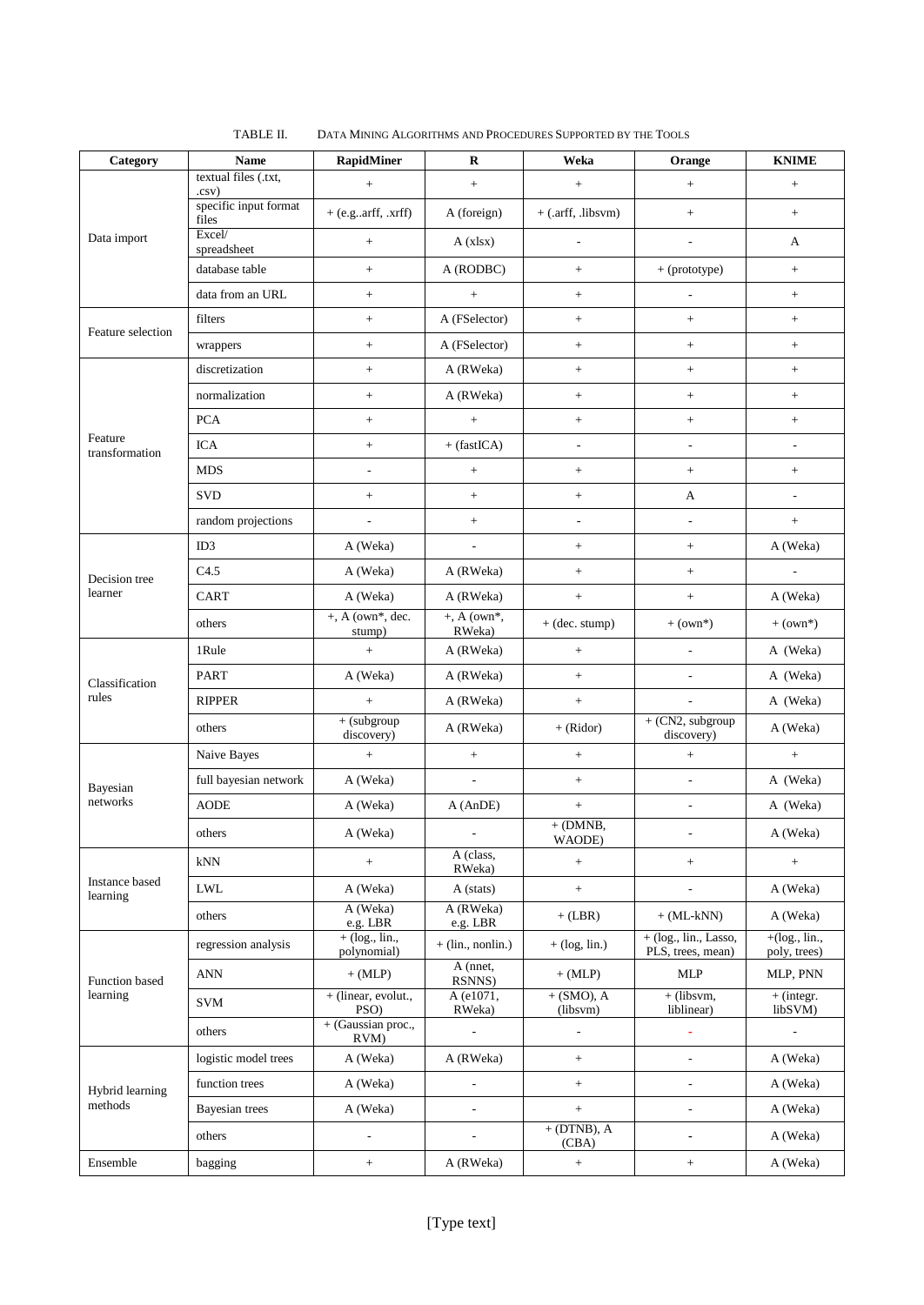| Category                             | <b>Name</b>                                     | <b>RapidMiner</b>          | $\mathbf R$                       | Weka                        | Orange                      | <b>KNIME</b>             |
|--------------------------------------|-------------------------------------------------|----------------------------|-----------------------------------|-----------------------------|-----------------------------|--------------------------|
| learning                             | AdaBoost                                        | $\ddot{}$                  | A (RWeka)                         | $+$                         | $\pm$                       | A (Weka)                 |
|                                      | random forest                                   |                            | $\overline{A}$ (random<br>Forest) | $^+$                        | $\boldsymbol{+}$            | $+$                      |
|                                      | extremely<br>randomized trees                   | $\overline{\phantom{a}}$   | + (extra Trees)                   | $\Box$                      | $\overline{\phantom{a}}$    |                          |
|                                      | rotation forest                                 | A (Weka)                   | ${\bf S}$                         | $\qquad \qquad +$           | $\overline{a}$              | A (Weka)                 |
|                                      | LogitBoost                                      | $\ddot{}$                  | A (RWeka)                         | $^{+}$                      | $\overline{a}$              | A (Weka)                 |
|                                      | option tree                                     | A (Weka)                   | $\overline{\phantom{a}}$          | $+$                         | $\frac{1}{2}$               | A (Weka)                 |
|                                      | stacking                                        | $\! + \!$                  | A (RWeka)                         | $+$                         | $\overline{\phantom{a}}$    | A (Weka)                 |
|                                      | other                                           | $+$ (Bayesian<br>boosting) | $+$ (boosted<br>regression)       | $+$ (Multi<br>Boost)        | $\overline{a}$              | A (Weka)                 |
|                                      | linkage-based                                   | $\! + \!$                  | $^{\mathrm{+}}$                   | $\boldsymbol{+}$            | $\boldsymbol{+}$            | $+$                      |
| Hierarchical<br>clustering           | <b>AGNES</b>                                    | $\overline{\phantom{a}}$   | A (cluster)                       | $\overline{\phantom{a}}$    | $\frac{1}{2}$               | $\overline{\phantom{a}}$ |
|                                      | <b>BIRCH</b>                                    | $\overline{\phantom{a}}$   | A (birch)                         | $\sim$                      | $\overline{a}$              | ÷,                       |
|                                      | $k$ -means                                      |                            | $\boldsymbol{+}$                  | $^+$                        | $\boldsymbol{+}$            | $+$                      |
| Centroid                             | X-means                                         | $^{+}$                     | A (RWeka)                         | $+$                         | $\overline{a}$              | A (Weka)                 |
| (partition) based<br>clustering      | Partition Around<br>Medoids                     | ÷,                         | A (cluster)                       | ÷,                          | A                           | A                        |
|                                      | fuzzy $c$ -means<br>clustering                  | $\overline{\phantom{a}}$   | A (e1071)                         | $\overline{\phantom{a}}$    | A                           | $+$                      |
| Distribution based<br>clustering     | EM clustering                                   |                            | A (mclust)                        | $\qquad \qquad +$           | $\overline{\phantom{a}}$    | A (Weka)                 |
| Density based                        | <b>DBSCAN</b>                                   | $\! +$                     | A (fpc)                           | $+$                         | $\overline{a}$              | A (Weka)                 |
| clustering                           | <b>OPTICS</b>                                   | A (Weka)                   | $\mathcal{L}_{\mathcal{A}}$       | $+$                         |                             | A (Weka)                 |
| ANN based<br>clustering              | Self-organising map                             | $\ddot{}$                  | A(RSNNS)                          | $\mathbf{A}$                | $\boldsymbol{+}$            | A (Weka)                 |
|                                      | <b>GSP</b>                                      | $\! + \!$                  |                                   | $^+$                        |                             | A (Weka)                 |
|                                      | Apriori                                         | A (Weka)                   | A (arules,<br>RWeka)              | $+$                         | + (sparse, attr.-<br>value) | A (Weka)                 |
| Association rules                    | FP-growth                                       | $+$                        | $\overline{\phantom{a}}$          | $+$                         | $\overline{a}$              | A (Weka)                 |
| (unsupervised)                       | Eclat                                           | $\overline{\phantom{a}}$   | A (arules)                        | $\overline{\phantom{a}}$    | $\overline{a}$              | $\overline{a}$           |
|                                      | Tertius                                         | A (Weka)                   | A (RWeka)                         | $+$                         | $\overline{\phantom{a}}$    | A (Weka)                 |
|                                      | others                                          | $\overline{a}$             | A (arules<br>Sequences)           | $+$ (predictive<br>Apriori) | + (Apriori-SD)              | A (Weka)                 |
|                                      | holdout                                         | $^{+}$                     | $+$                               | $+$                         |                             |                          |
|                                      | cross-validation                                | $^{+}$                     | A (cvTools)                       | $^+$                        | $\! +$                      | $+$                      |
| Evaluation<br>methods and<br>metrics | classif. accur., mean<br>abs.err., MSE, K       |                            | A (ROCR)                          | $^{+}$                      | $\boldsymbol{+}$            | $+$                      |
|                                      | TP, FP, FN, TN conf.<br>matrix, precis., recall | $^{+}$                     | A (ROCR)                          | $^{+}$                      | $+$                         | $+$                      |
|                                      | ROC, Lift chart,<br>Cost-benefit                | $^{+}$                     | A (pROC)                          | $\pm$                       | $\boldsymbol{+}$            | $\, +$                   |
|                                      | histograms                                      | $\ddot{}$                  | $\boldsymbol{+}$                  | $\qquad \qquad +$           | $\, +$                      | $+$                      |
|                                      | scatterplots                                    | $^{+}$                     | $\boldsymbol{+}$                  | $\overline{\phantom{a}}$    | $\,+\,$                     | $+$                      |
| Data visualization                   | other plots (e.g. box-<br>whisker, mean/error)  | $\! + \!\!\!\!$            | $\! +$                            | $\overline{\phantom{a}}$    | $+$                         | $+$                      |
|                                      | 3D graphs (e.g. bivar.<br>hist., surface plots) | $\mathbf S$                | A (lattice)                       | $\overline{a}$              |                             | S<br>(scatterplot3D)     |

\* Own implementation of decision tree, mostly similar to C4.5 and CART

popularity over the years, which is mainly due to its user friendliness and the availability of a large number of implemented DM algorithms. It is still not as popular as RapidMiner or R, both in business and academic circles, mostly because of some slow and more resource demanding implementations of DM algorithms. Although it is not a single tool of choice in DM, Weka is still quite powerful and versatile, and has a large community support.

Weka offers four options for DM: command-line interface (CLI), Explorer, Experimenter, and Knowledge flow. The preferred option is the Explorer which allows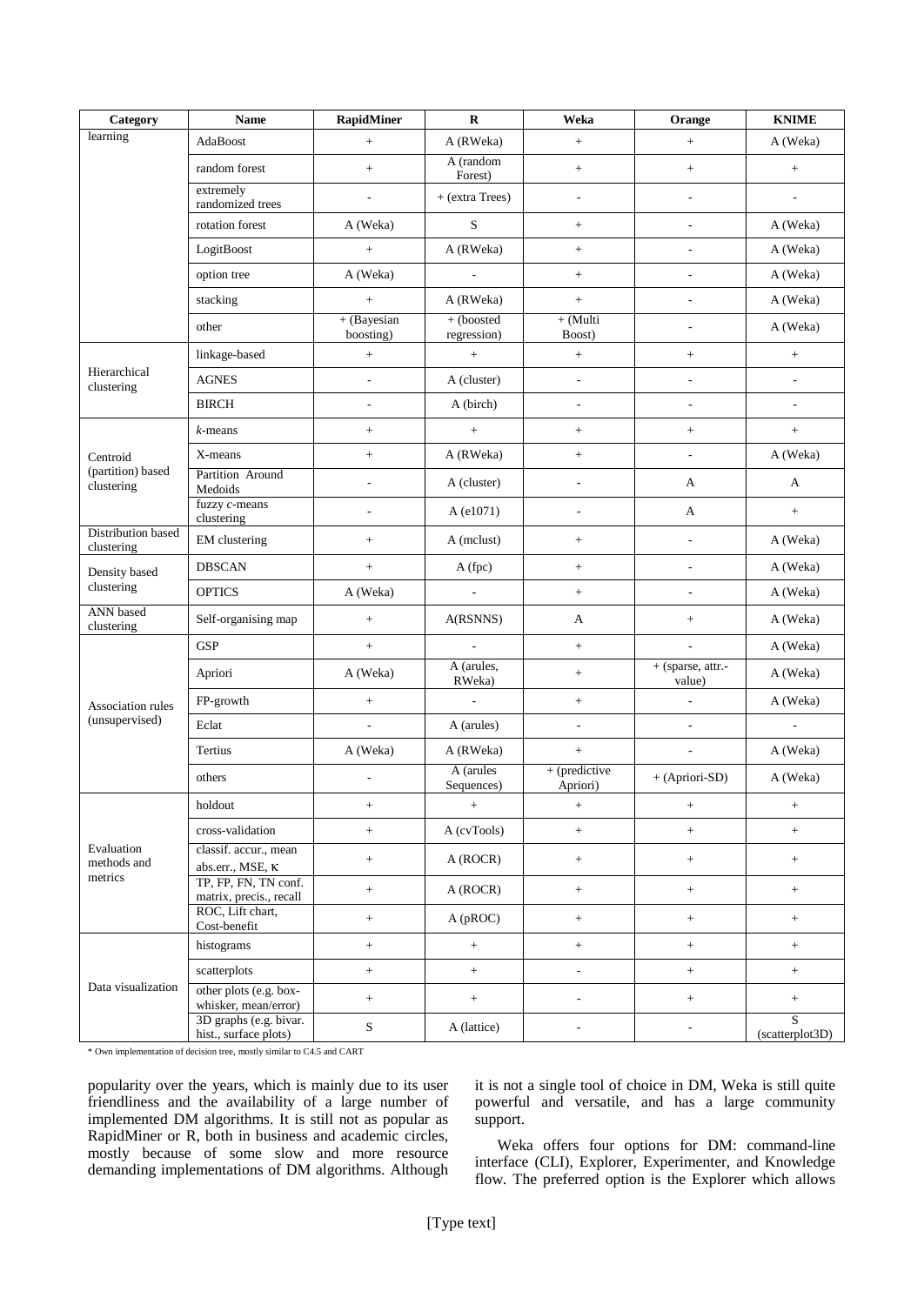| <b>Name</b>                  | <b>RapidMiner</b>       | $\bf{R}$                    | Weka                                           | Orange |     | scikit-learn                      |
|------------------------------|-------------------------|-----------------------------|------------------------------------------------|--------|-----|-----------------------------------|
| Big data                     | S (not free:<br>Radoop) | A (ff, ffbase)              | S (CLI, knowl. flow,<br>distributedWekaHadoop) |        | А   | S                                 |
| Link, graph<br>mining        |                         | A (igraph, sna)             | А                                              |        | A   |                                   |
| Spatial data<br>analysis     |                         | A (ggmap)                   |                                                |        | A   | S                                 |
| Time-series<br>analysis      | А                       | $+$ , A(forecast)           | S (several time series filters)                |        | $+$ | S (timeseries<br>module has bugs) |
| Semi-super-vised<br>learning | S                       | A (upclass)                 | S                                              |        | S   | $+$ (label<br>propagation)        |
| Data streams                 | $+$                     | A (stream)                  | A (massiveOnlineAnalysis)                      |        | $+$ | S                                 |
| Text mining                  | А                       | A (tm, RTextTools,<br>qdap) | S                                              | A      | A   | $+$                               |
| Paralelization               | S (enterprise)<br>ed.)  | A (snow, multicore)         | S                                              |        | $+$ | A (joblib)                        |
| Deep learning                |                         | S (darch:<br>incomplete)    |                                                |        |     | S (Restricted<br>Boltzmann Mach.) |

TABLE III. SUPPORT FOR SPECIALIZED AND ADVANCED DATA MINING TASKS

the definition of data source, data preparation, machine learning algorithms, and visualization. The Experimenter is used mainly for comparison of the performance of different algorithms on the same dataset. Knowledge flow is akin to RapidMiner's operator paradigm in a sense that it allows one to specify the dataflow using appropriately connected visual components. Although not as visually appealing and extendable as RapidMiner, Weka's Knowledge flow still does the job.

Weka supports many model evaluation procedures and metrics, but lacks many data survey and visualization methods. It is also more oriented towards classification and regression problems and less towards descriptive statistics and clustering methods, although some improvements were made recently with respect to clustering. The support for big data, text mining, and semi-supervised learning is currently limited, while deep learning methods are still not considered.

# *C. R*

The open-source tool and programming language of choice for statisticians, R, is also a strong option for DM tasks. R has been in development for the last 15 years and is the successor of S, a statistical language originally developed by Bell Labs in 1970s. The source code of R is written in C++, Fortran, and in R itself. It is an interpreted language and is mostly optimized for matrix based calculations, comparable in performance to commercially available Matlab and freely available GNU Octave.

The main language is extended by a myriad collection of packages for all sorts of computational tasks. Some of the packages are listed in Table II in parentheses. The tool offers only a simple GUI with command-line shell for input. It is certainly not a user-friendly environment because all commands need to be entered in the R language. The learning curve is steep, and although simple tasks such as drawing graphs and descriptive statistics can be learned rather easy, the language's full potential is difficult to master.

Some advanced users sometimes offer helpful reference cards with the list of the most significant functions [9]. From DM user's perspective, R offers very fast implementations of many machine learning algorithms, comparable in number to RapidMiner and Weka (from which a large number of algorithms is borrowed), and also the full prospect of statistical data visualizations methods. It has specific data types for handling big data, supports parallelization, data streams, web mining, graph mining, spatial mining, and many other advanced tasks, including a limited support for deep learning methods.

R's main problem is its language, which, although highly extendable, is also a difficult one to learn thoroughly enough to become productive in DM. Advancement for DM tasks in that direction is the Rattle package (author Dr. Graham Williams and other contributors) that offers a decent GUI for R. Rattle, which is in development from 2006, is similar to Weka's Explorer in the sense of user-friendliness. It loads separate packages from R upon request for a specific analysis. Rattle uses some of the R's standard implementations of DM methods and also additional packages. The only problem with Rattle is that it cannot use all of the R's algorithms or Weka's DM implementations. Nevertheless, Rattle is user-friendly and quite popular in DM community.

## *D. Orange*

Orange is a Python-based tool for DM being developed at the Bioinformatics Laboratory of the Faculty of Computer and Information Science at the University of Ljubljana. It can be used either through Python scripting as a Python plug-in, or through visual programming. Its visual programming interface, Orange Canvas, offers a structured view of supported functionalities grouped into nine categories: data operations, visualization, classification, regression, evaluation, unsupervised learning, association, visualization using Qt, and prototype implementations.

Functionalities are visually represented by different widgets (e.g. read file, discretize, train SVM classifier etc). A short description of each widget is available within the interface. Programming is performed by placing